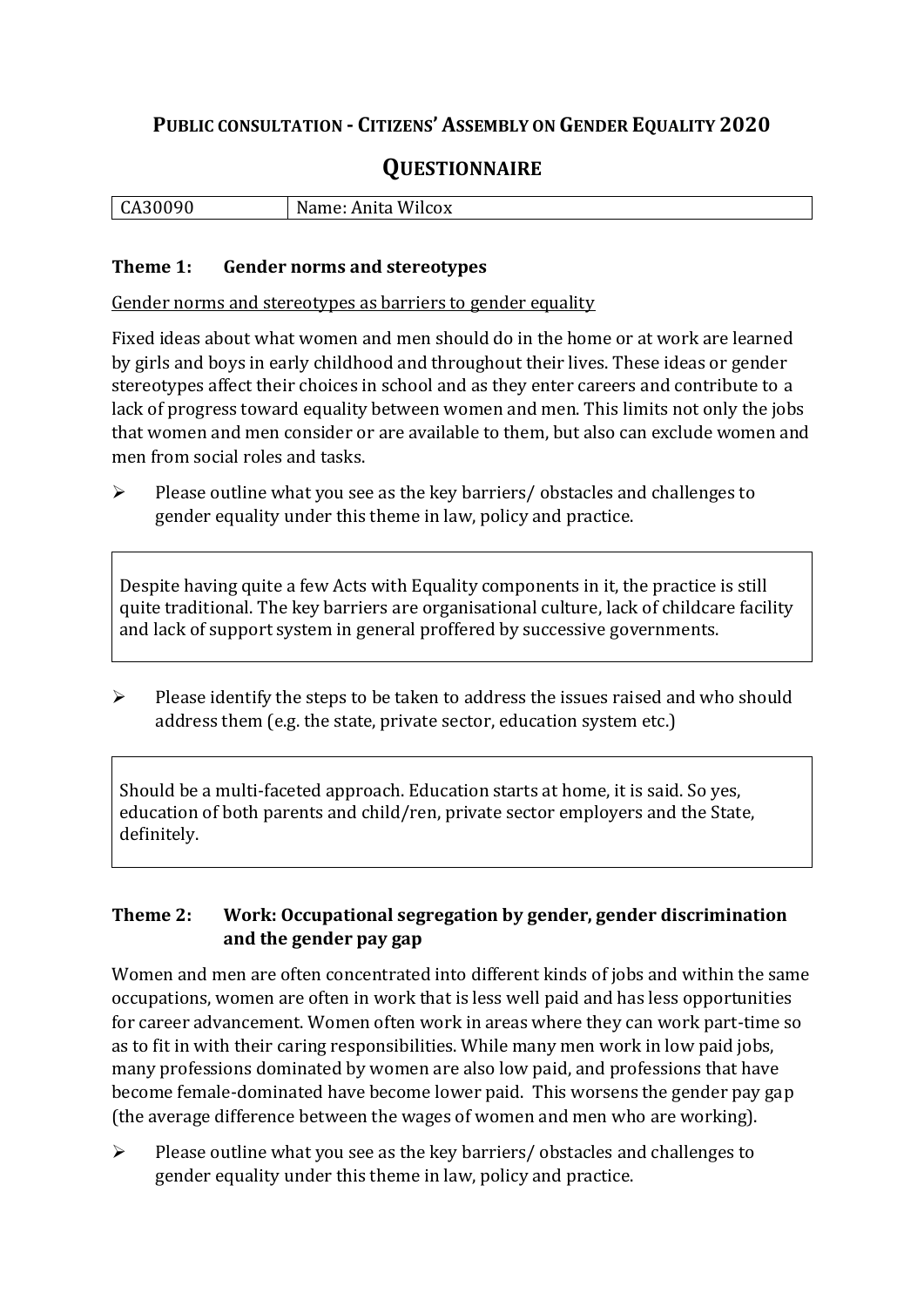1. State taking a hands off approach in promoting gender equality and leaving it to employers. 2. By not providing the support structure, the state is, in a way, promoting the stereotyping of women as homemakers. 3. lack of transparency in remuneration offer in private or semi-state bodies, especially where one has to negotiate the salary. Often we find out accidentally that someone else doing the same job is actually earning more than us!

➢ Please identify the steps to be taken to address the issues raised and who should address them (e.g. the state, private sector, education system etc.)

Carrying on, it should be addressed by all 3 parties, the state carrying the greatest burden as it is the lawmaker as well!

## **Theme 3. Care, paid and unpaid, as a social and family responsibility**

Care -- the social responsibility of care and women and men's co responsibility for care, especially within the family

Women remain disproportionately responsible for unpaid care and often work in poorly paid care work. For working parents or [lone parents,](https://aran.library.nuigalway.ie/bitstream/handle/10379/6044/Millar_and_Crosse_Activation_Report.pdf?sequence=1&isAllowed=y) balancing paid work with parenting and or caring for older and dependent adults presents significant challenges. Women are [most disadvantaged by these challenges,](https://eige.europa.eu/gender-equality-index/game/IE/W) yet men also suffer from lack of opportunities to share parenting and caring roles. Despite recent legislation and policy initiatives to support early years parental care, [inequalities in the distribution of unpaid](https://www.ihrec.ie/app/uploads/2019/07/Caring-and-Unpaid-Work-in-Ireland_Final.pdf)  [care](https://www.ihrec.ie/app/uploads/2019/07/Caring-and-Unpaid-Work-in-Ireland_Final.pdf) continue between women and men. The cost of childcare has been identified as a particular barrier to work for women alongside responsibilities of caring for older relatives and dependent adults.

➢ Please outline what you see as the key barriers/ obstacles and challenges to gender equality under this them in law, policy and practice.

Government policy and legislation is the key barrier to the road to gender equality. We are very good at paying lip service; not good at stepping up to the plate.

➢ Please identify the steps to be taken to address the issues raised and who should address theme (e.g. the state, private sector, education system etc.)

1. Water tight legislation. 2. Proper funding/allocation of resources. 3. bring private sectors within the legislation and no exceptions. Educate the people, not just the children.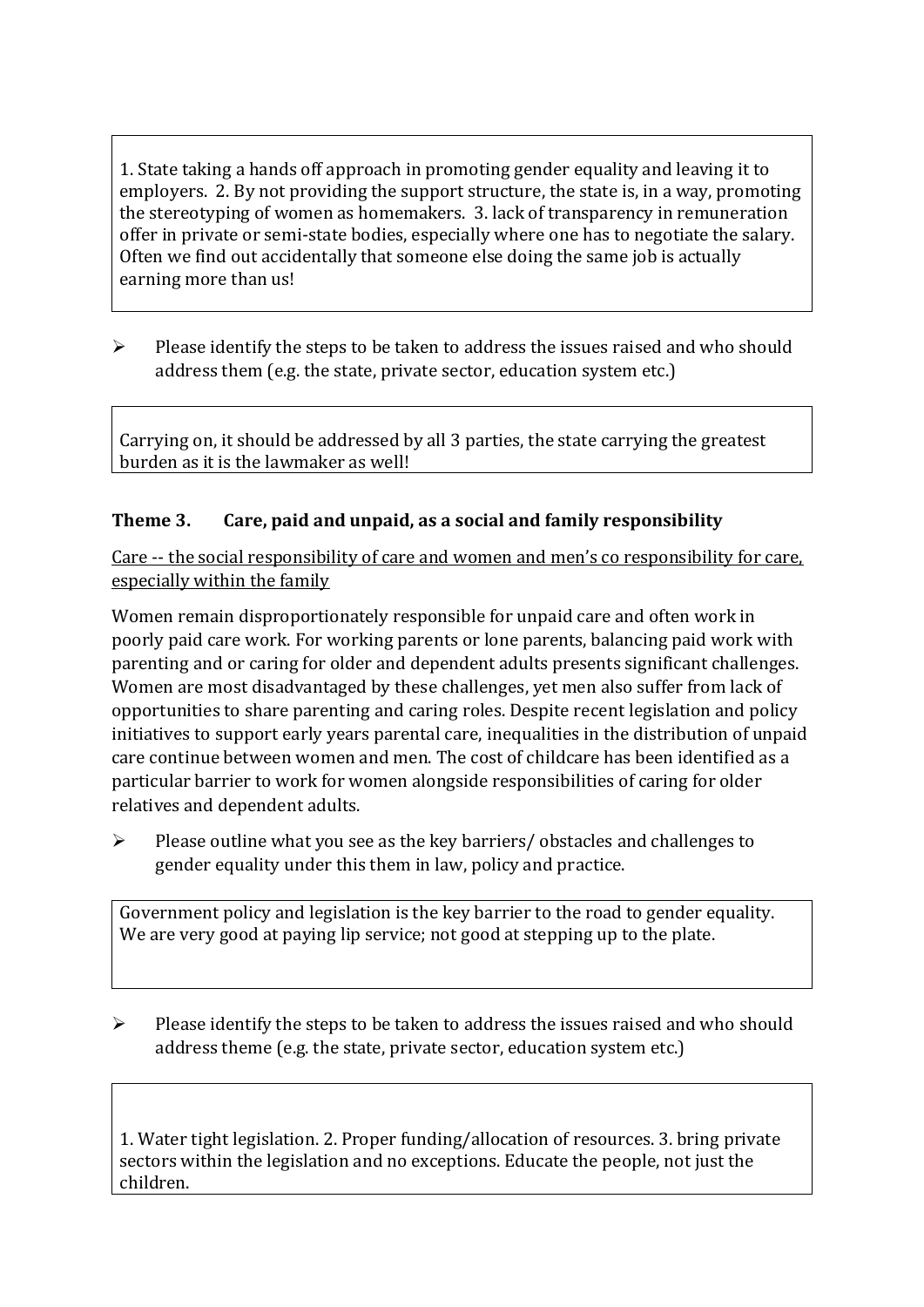### **Theme 4: Women's access to, and representation in, public life and decision making**

Ensure women's participation and representation in decision-making and leadership in the workplace, political and public life

Women are systematically underrepresented in leadership in [economic](https://eige.europa.eu/gender-equality-index/2019/compare-countries/power/2/bar) and [political](https://eige.europa.eu/gender-equality-index/2019/compare-countries/power/1/bar)  [decision-](https://eige.europa.eu/gender-equality-index/2019/compare-countries/power/1/bar)making. Despite the introduction of a candidate gender quota (through the system of party funding) for national political office, and [initiatives](https://betterbalance.ie/) to support women's access to corporate decision-making roles, men continue to dominate leadership positions. There are also issues to be considered around how media represents women and men.

➢ Please outline what you see as the key barriers/ obstacles and challenges to gender equality under this theme in law, policy and practice.

1. Lack of support within the greater family structure. 2. body shaming of women. 3. social media trolling. 4. Rise of influencers on social media.

➢ Please identify the steps to be taken to address the issues raised and who should address them (e.g. the state, private sector, education system etc.)

1. More state support structure. 2. Proper equality legislation. 3. Education, education, education!

## **5. Where does gender inequality impact most?**

To conclude we would be interested in your response to the following question: In which area do you think gender inequality matters most?

Please rank the following in order of importance, 1 being the most important:

| Paid work                | 3 |
|--------------------------|---|
| Home & family life       | 1 |
| Education                | 2 |
| Politics and public life | 5 |
| Media                    |   |